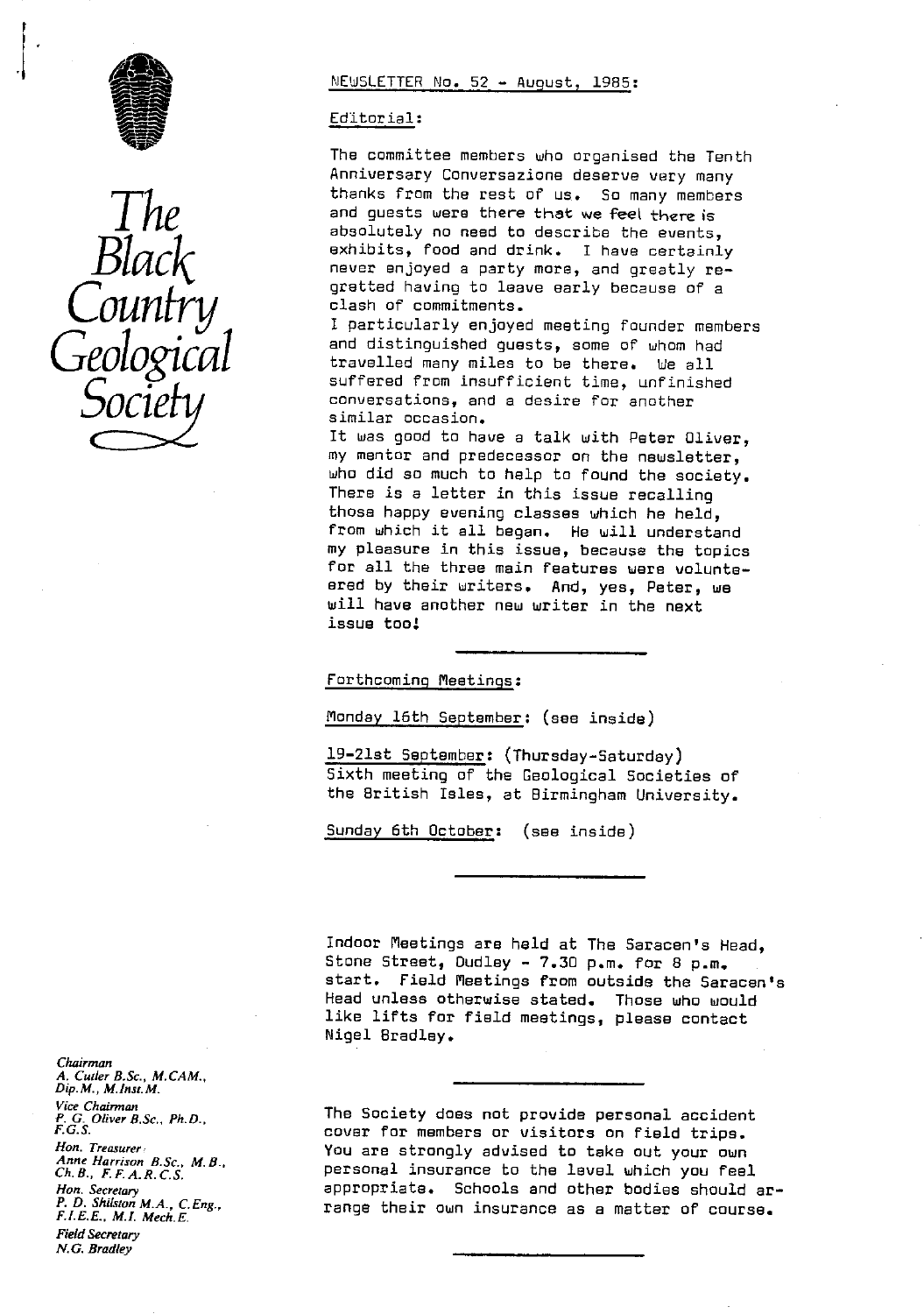## Programme 1985:

Monday 16th September: Talk by Professor Hawkes "Geology of the Midlands." He is Professor of Geology and Head of the Dept. of Geological Sciences at the University of Aston in Birmingham. Before coming to Aston, he held a number of overseas posts specialising in South American and Antarctic geology, but has since taken a keen interest in Midlands geology. This is an appropriate if not overdue subject for this Tenth Anniversary of the inaugural lecture, and one which will throw much light on the somewhat eventful geological history of our own region.

19-21st September : (front page)

Sunday 6th October: Joint meeting with Shropshire Geological Society. Meet outside Dudley Town Hall, St. James' Road, opposite the museum, at 10.30 a.m. most of the day will be spent at Cotwall End, between Se.dgley and The Straits, leaving cars at the Nature Centre (G.R. 9130 9295) The most interesting aspect of the **area is its** geological variety, some ten different series represented in an area about  $1\frac{1}{2}$ miles long and  $\frac{1}{2}$  mile wide.This variety is brought about by complex folding and faulting associated with the Western Boundary Fault of the South Staffs. Coalfield. To illustrate the geological succession exposures ranging from the Enville Beds (Permo-Carboniferous) to Sedgley (Aymestry) limestone will be explored. Time and weather permitting, a visit to Sedgley Beacon will be included, from which there is a fine view over the Black Country and neighbouring counties. Leader Alan Cutler.

Monday 11th November:"Geology and Soils." Lecture by Dr. Margaret Oliver. It is always pleasing when

members of the society are prepared to give a lecture, and especially so in the case of Margaret Oliver who was one of our original committee members. She decided, despite the rigours of being a wife and mother to return to university, to undertake research on the soils of the Wyre Forest, initially for an M.5c. degree but later converted to a Ph.D. There is more to soils then just

weathered rock, as we shall hear in what promises to be an enlightening evening. For preliminary reading see Newsletters 28 and 29.

Sunday 17th November: Field trip to the Lickey Hills. Leader Dr. R. Hamblin.

Friday 6th December: A.G.M. of the Geological Curators' Group at Dudley Town Hall, hosted by B.C.G.S.

Monday 9th December: "The Eye of Faith in Geology." Talk by Dr. R. Bradshaw of Bristol University.

Friends of the Sedgwick Museum:

Open Day at the Sedgwick Museum, Cambridge. Saturday 5th October. Details from Paul Shilston.

# 21st January, 1985: "The Future of Coal."

The speaker was Mr. K. Uowles, who is manager of the Central Electricity Generating Board power station at Ironbridge.

Ironbridge is a large, modern, coalfired, base load station, which takes about 14 hours to start up or close down. A hydro-electric station by contrast takes only three minutes. Ironbridge generates 1/30 of the country's electricity and to do this it burns 400 tons of coal per hour. The budget is £130 million per year, of which 86% goes on coal, and any day it is out of action costs £50,000. The miners' strike had little impact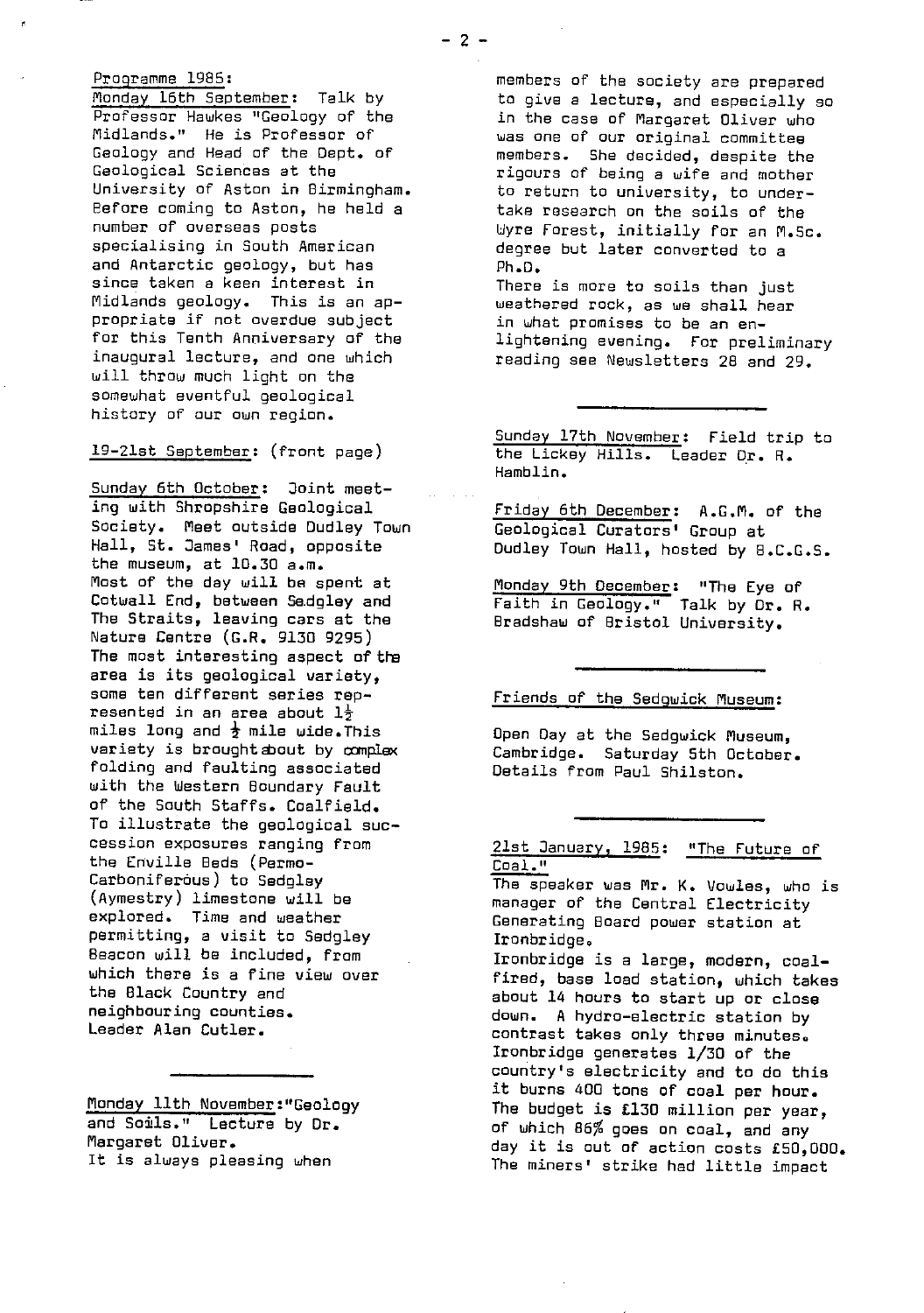Due to foresight, coal stocks were high, and the station received 60,000 tons of coal per week, almost as much as the 67,000 tons it usually burns. The main impact was the search for alternative fuels. NCE coal costs £40 per ton, but poor quality coal can be had for £10. The latter is made workable by mixing with residues of old car tyres. This technique saves money, which offsets the huge costs of keeping such large stocks. Ironbridge produces one million kilowatts per hour: If all stations used coal, it would amount to six tons per person per year. Fuel usage in the U.K. is:- Oil 36%, coal 35%, gas 23%, nuclear 5%, hydroelectric 0.8%. It goes to consumers as follows:domestic 36%, industrial 36%, commercial 21%, hospitals etc.7%. The spread of domestic central heating and the decline of heavy industry means that the domestic share is rising. The coal burned at Ironbridge produces 20% ash. Powdered coal is blown through the burning chamber in less than one second. The steam raised passes through the turbine in about two seconds.

In 1972 coal constituted 62% of the fuel for electricity generation, but the oil crises of the 1970's have increased this to 81% in 1982. Nuclear fission also increaded, from 8% to 13%. Gas and oil may level out in 15 years time, and decrease rapidly by 2025 A.D. Coal will last several centuries. After that we shall have to use nuclear fusion, solar, wind, or geothermal forms of energy. It is clear that coal will be of central importance, and the government sees it increasing slightly from the present 100 million tons per year. It may also become a chemical feedstock. Nuclear fission will still be important, and various developments were discussed. One ton of uranium is equivalent to 12,000 tons of coal, which means that the uranium fuel cast and fuel increases have very little effect. But increases

in coal prices produce electricity price increases of similar magni-<br>tude. In France, electricity In France, electricity prices are more stable because 60% is nuclear generated. A discussion followd this interesting talk. One question was whether we needed more power stations (at £500 million each) or would the money be better spent on energy conservation. The use of waste heat is already practised, heating greenhouses and fishponds.Combined community heat and power schemes seem attractive but are fraught with very real difficulties. Burning rubbish is already practised, but requires special furnaces. Conventional burners are only 36% efficient and new designs might raise efficiency to 70%. The discussion could easily have continued, but we ran out of time. It was a very interesting evening, different from our usual topics. Now we need to visit the power station and then a coal mine or oil well, to see how these geological resources support our modern way of life.

John College .

11th February, 1985: "Planetary Geology: Speaker Dr. R.Maddison of Keels University.

On a cold winter's evening some **six** attend a most interesting talk, beautifully illustrated by many slides.

Moon : The Moon shows evidence of faulting, plate movement, and of a

tectonic grid system as mountain ranges end and then reappear miles away. As there is no water or atmosphere, craters, volcanoes and other features show no erosion. Mercury; which has similarities to the earth and to the Moon, has craters, faults, mountains and lava flows. It is thought that Mercury was once much larger and that cracks and wrinkles an the surface are due to shrinkage.

Venus has a thick, opaque atmosphere composed mainly of carbon dioxide.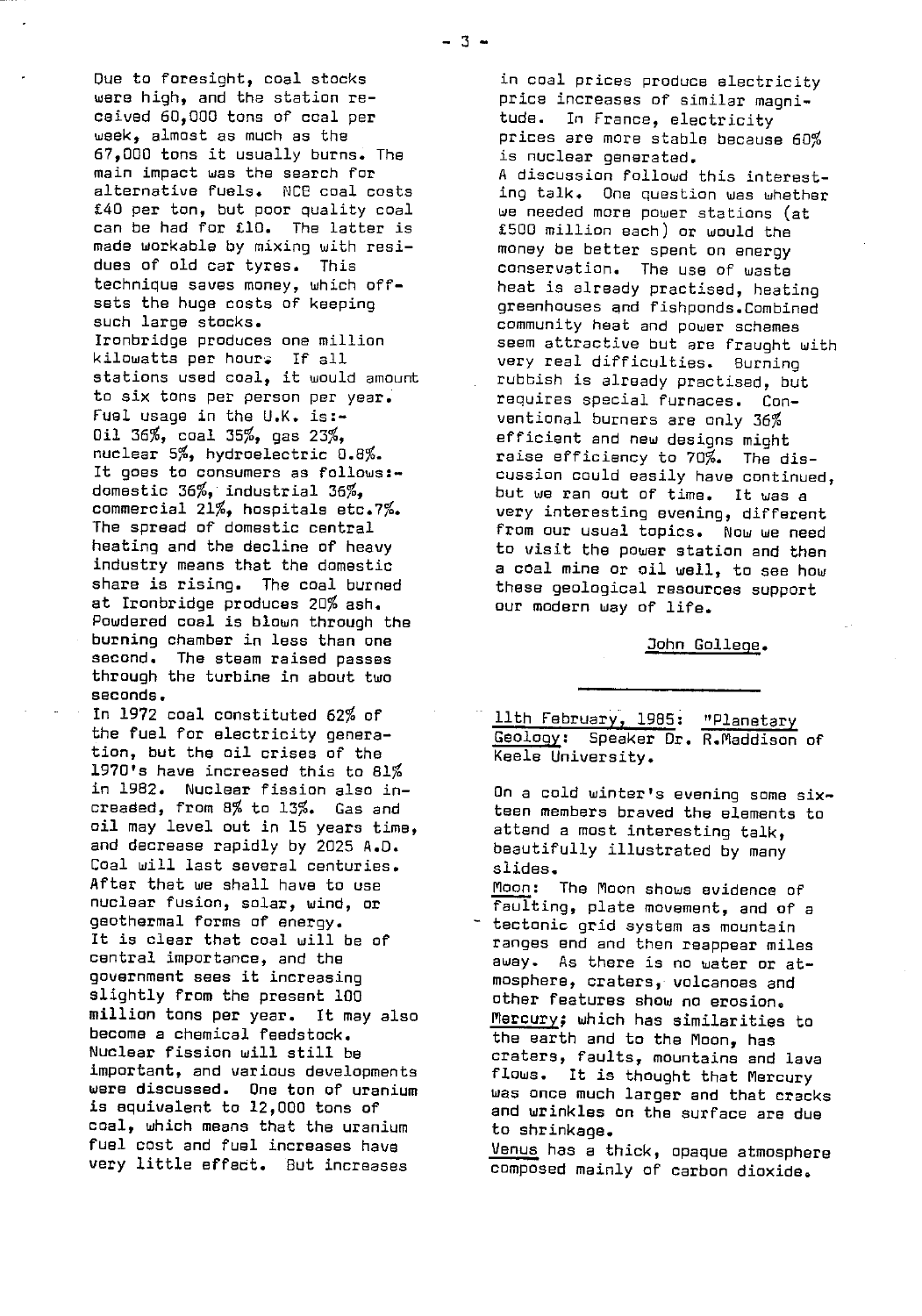Radar pictures reveal active volcanoes, mountains and valleys, while photographs from the \enera spacecraft show sharp, angular rocks on the surface. Mars, the red planet, which has a thin atmosphere, has polar icecaps, large volcanoes, valleys and canyons. Photographs from the Mariner spacecraft reveal great shield volcanoes, with calderas such as Mount Olympus and valleys such as Vallis Mangala, which bears every conceivable resemblance to a dried up river bed. There is some possible evidence of continental drift. Erosion patterns similar to those from glacial meltwater appear and it would seem there was once water on Mars, possibly oceans, but these have long since disappeared. Erosion and scouring due to immense sandstorms and winds, is also seen. Close up shots of the surface show red soil, as in Africa, rocks six inches long and volcanic bombs. Comparison was made between a slide of the surface of Mars and one taken in Iceland. Mars has two moons, Phobos which is covered in craters and has crack marks an the surface, and Deimos which is cratered and has house size boulders. Jupiter: Made of gas and with a ring system, Jupiter has no surface in geological terms, but its moons are of some interest. Ganymede is a cratered snowball, as is Callisto, while Europa, also made of ice, must have been heated fairly recently as there are no craters on its surface, Io, which has no craters and is made mainly of sulphur and phosphorus, has active sulphur volcanoes and sulphur lava. One slide showed an actual eruption as the Voyager spacecraft went past. Saturn: The most famous of the planets with a ring system is mainly composed of hydrogen in the form of ice. One of its moons, Titan, has a thick nitrogen atmosphere, but the

surface has not been seen. The other moons have craters, long faults, and cracks and scars which actually cut across craters. Uranus and Neptune: Little is known of these two planets although a ring system around Neptune was recently discovered. Further information from the Voyager spacecraft is eagerly awaited. In conclusion Dr. Maddison pointed out that there are few recognisable craters on Earth because of continual erosion, and that the significant difference between Earth and the other planets was that water can exist as a solid, liquid or vapour on Earth. When water freezes it expands and floats allowing life in water to continue. The expansion of water on freezing also causes frost shattering of rocks, while liquid water continually erodes away the Earth's surface. The Earth is a living planet, and it is thought that Venus might be the same.

A lively discussion followed the talk.

Chris Jowitt :

Letter to the Editor:

Bracknell, Berks.

Dear Sheila,

Please extend my belated congratulations to the DCGS and its hard working committee, on reaching its tenth anniversary in such fine fettle.

I am writing to apply for the BCCS award for the member with the worst record of attendance at meetings. I was at the inaugural meeting on the 3rd July, 1975, but I don't think I've attended another meeting since: My **excuse is** firstly being away at college taking my geology degree, then working for a few years in Libya, and finally moving to work and live in Berkshire. During the.last ten years I have maintained my membership of the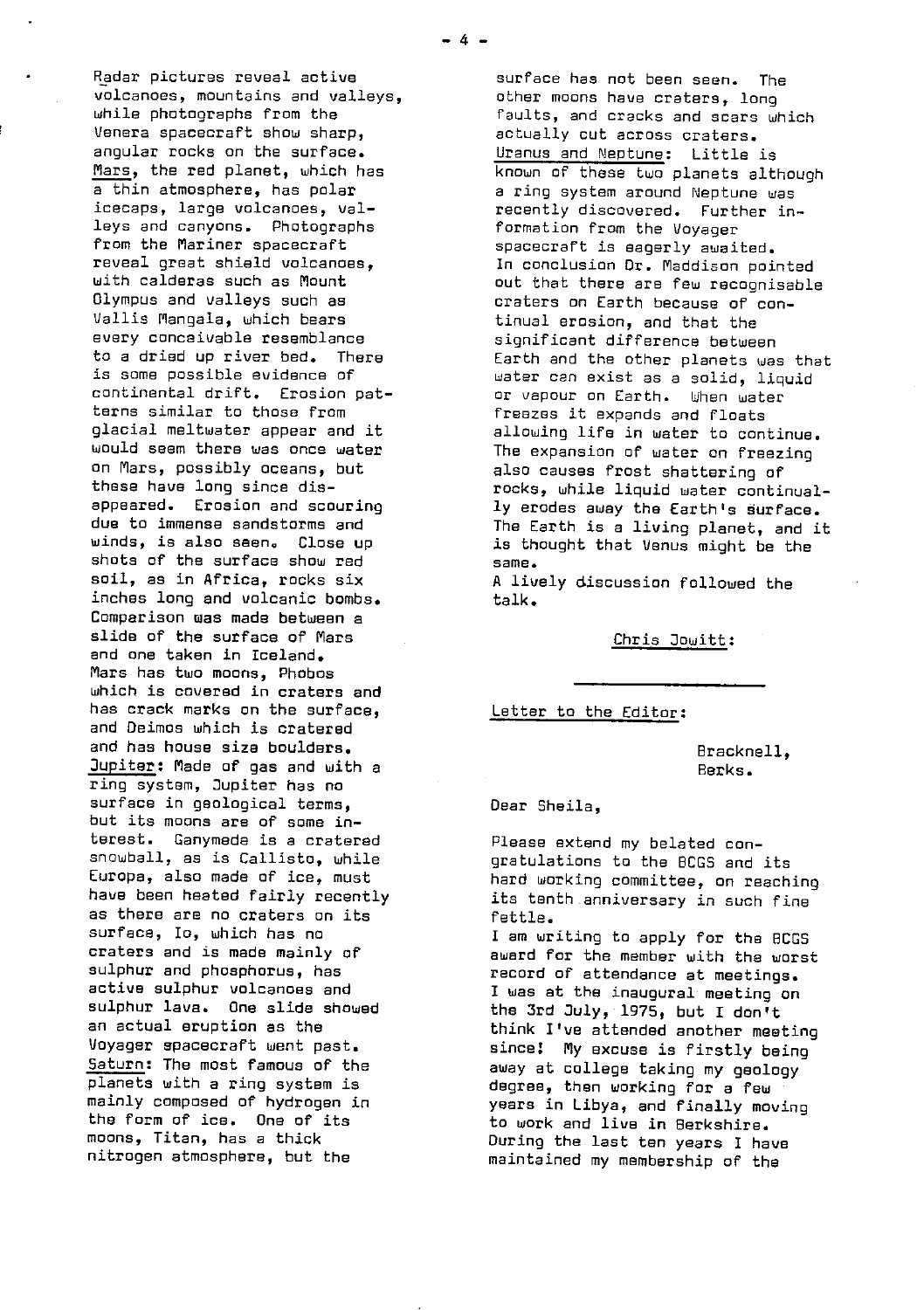society, partly to keep track of geological goings-on in my old stamping ground, but also from a desire to give some measure of support to an important part of the Black Country geological scene. Being born in Sedgley, my interest in things geological was first sparked around the age of ten by fossil collecting from the Aymestry Limestone on Sedgley Beacon. I quickly discovered the Wrens Nest was a for more profitable hunting ground, and recall many happy days there pulling my long suffering and fossil laden father up precipitous slopes. Later, at the High Arcal Grammar School with a fine view of the Wrens Nest across the playing fields, I was given the opportunity to take geology A-level. My A-level studies led me to enroll on the Birmingham University Extramural classes in British Stratigraphy at Dudley Technical College. These classes were led by Peter Oliver, and as early members of the society will know, were the foundation on which the BCGS was built. I will never forget my first class at the "Tech", mainly because I hit the speed humps at the college entrance on my motorbike and flew through the air for some considerable distance. Fortunately I landed upright on two wheels to a ripple of applause from watching passers by.. The twitching person at the class that evening was me! During the course a group of us went to the Forest of Dean and the Wye Valley on a very enjoyable

day's field trip. One petson I particularly remember was Peter Parkes. He taught me a great deal about the Wrens Nest fossil faunas. My best wishes to you, Peter! I also recall another course member whose name escapes me. He was a keen bird watcher and I once visited

Walney Island and Leighton Moss bird reserves with him. Does anyone remember his name? Now, working as a geologist in an office environment, I still regularly try to get into the field to study rocks and collect fossils. An American professor once told me that it was almost possible to reach Ph.D. level in geology at certain universities in the States without ever needing to go into the field. I hope that this was something of an exaggeration. Geology is first and foremost a field science, and I strongly believe that the best geologists are those who've seen the most rocks, ideally in situ. I will try to keep my promise to Alan Cutler to write a "Letter from Bracknell" an a more regular basis for the newsletter, and I would like to extend my best wishes to anyone in the society who still remembers me.

Perhaps some of the society members would be interested in leaving the Black Country for a day and coming to explore some of my fossil localities. I would be pleased to show you around, either as a party or in smaller groups.

Yours sincerely,

# Keith R. Allden :

Thank you very much, Keith. You will be glad to hear that we still have Peter Parkes, And I too was at those early classes - but somehow I must have missed the flying motor bike! Sheila.

# Dudley Limestone Workings - **Progress** Report. Seven:

At the Dudley Sports Centre the trial infilling scheme is now well into the full scale injection of rock paste, after the usual teething and initial learning phases. As this is a trial, **of course** the learning will be carried through the whole of the contact, and embrace a wide range of issues. Amongst the foremost of these are the type, sources, preparation, transport,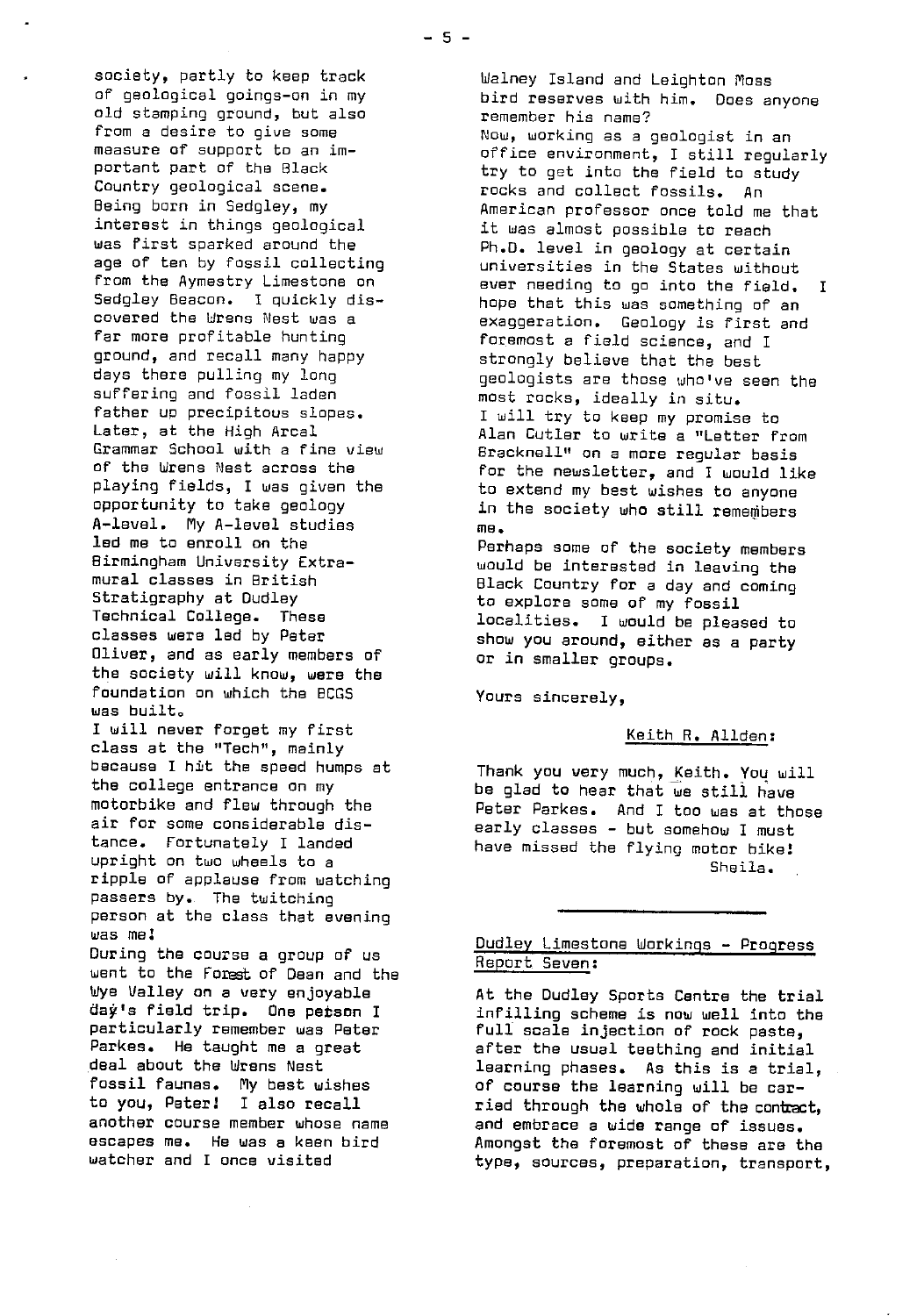consistency of the colliery shales suitable for injection, and the mixing, pumping, injection and distribution of the paste within the mine itself. Observations are being carefully made and recorded including the use of closed circuit television and video tape recorders, and the effect of the infilling on the stresses and strains on the overlying and adjacent strata is being measured. As so often seems to happen by coincidence, a crown hole occurred in the adjacent cricket ground over the spring bank holiday weekend of the 25/26th of May. The hole at the surface was some ten metres deep. The crown hole was immediately fenced off and filled the following week. Further minor settlement has occurred since. The location of the crown hole is close to a faulted area running NW-SE across the Sports Centre, where over the years a number of crown holes have occurred. In view of this tendency and to comply with legal obligations, the Council has been obliged to close the Sports Centre to all persons, other than specialist personnel concerned with the workings. Whilst the Derelict Land Grant *has been* made available to examine urgently the south-east part of the Castlefields workings near the Birmingham Road and drilling work is now well advanced, there is no prospect of finance being made available to examine and treat the Sports Centre area for many years to come, if ever. The closure of the Sports Centre is therefore likely to be permanent, unless we can develop a practical and cheaper alternative to infilling. This will be one of the aspects to be examined in the various desk-top studies now being undertaken under derelict land grants with respect to the workings on Castle Hill, Mons Hill and Wrens Nes. Alan J. R. Evans:

Welcome to New Member :

Jennifer Mills - Walsall.

Swanscombe National Nature Reserve :

On June 29th Fiftieth Anniversary celebrations were held at 8arnfield Pit, near Dartford in Kent, the site where the Swanscombe skull was found. Geological sections have been cut, and other exhibitions show the type of life in the area a quarter of a million years ago. Flint tool making was demonstrated. Various experts in geology and archaeology were present to answer questions, including Magnus flagnussen, who unveiled a plaque.

Three Counties Holidays: Newnham Bridge, Worcs. WR15 8LR. Tel: 058-479-428.

This organisation specialises in holiday accommodation in .the Walsh Borderland and Cotswold areas, on farms, houses or self catering. They have lists of details of the various rooms, prices, facilities, and local places of interest and festivals.

Losehill Hall Peak National Park Centre :

Caves of the Peak. 27-29th Sept., £49.D0. Geology, caving and canal boat trips included. Apply to the Principal, Losehill Hall, Castleton, Derbs., 530 2WB.

Minerals, Rocks and Fossils. 8-10th November. £49.00.

Sutton College of Further Education, Kate Ashcroft's Evening Classes:- A-level geology - Tuesday evenings, 7-9 p.m.